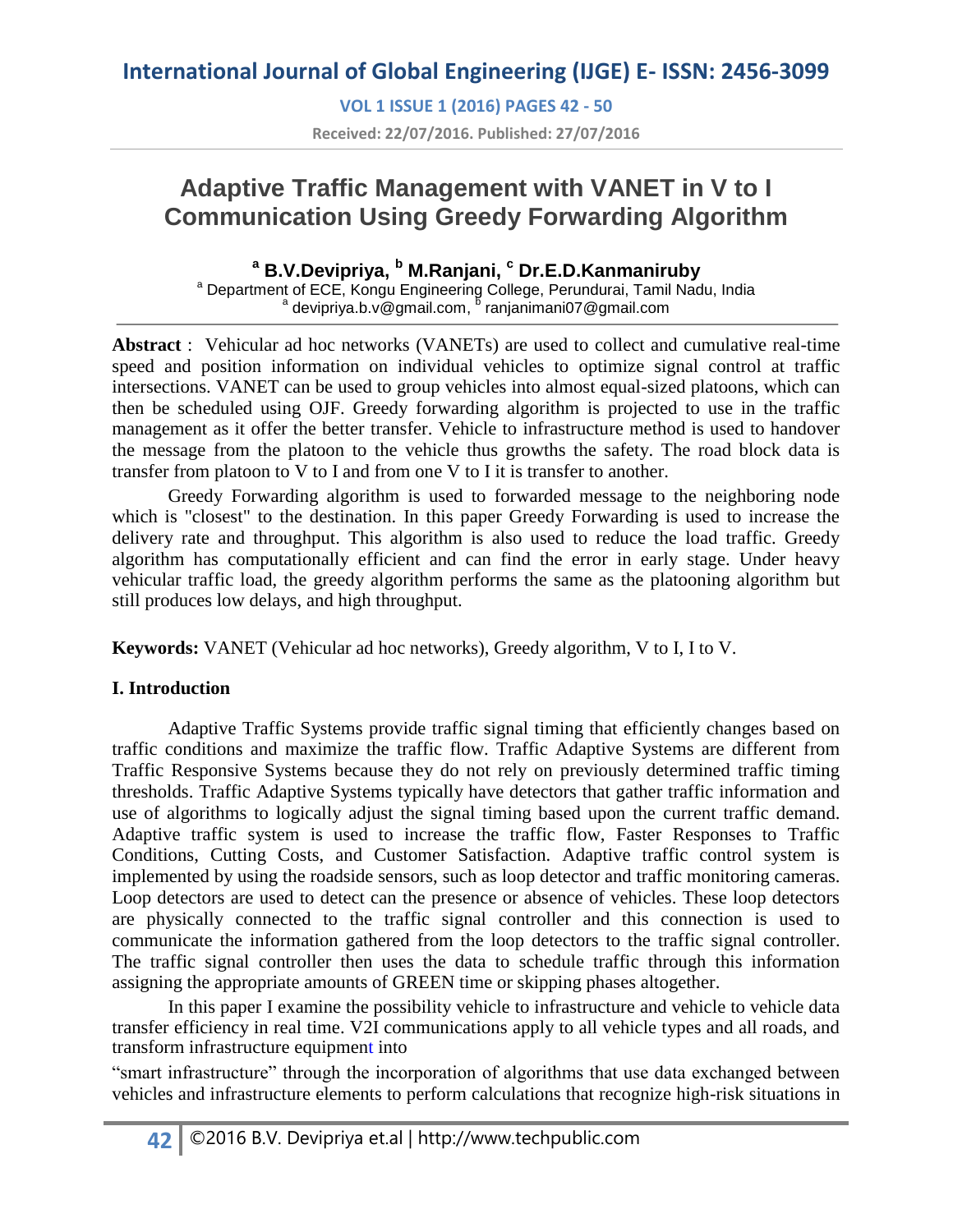**VOL 1 ISSUE 1 (2016) PAGES 42 - 50**

**Received: 22/07/2016. Published: 27/07/2016**

advance, resulting in driver alerts and warnings through specific counter measures. In this V2I the information is transfer from the vehicle of car to the infrastructure of signal controller. Greedy algorithm is used in traffic controller this will transfer the information to the most nearest node in faster rate. Vehicle-to-Infrastructure (V2I) Communications for Safety is the wireless exchange of critical safety and operational data between vehicles and roadway infrastructure, intended primarily to avoid motor vehicle crashes.V2V is used to transfer the information from one vehicle to another vehicle through the sensor. This is used reduce the traffic accident by the information send from the vehicle.V2V communications enables a vehicle to sense threats and hazards with a 360 degree awareness of the position of other vehicles and the threat or hazard they present calculate risk issue driver advisories or warnings or take pre-emptive actions to avoid and mitigate crashes.

#### **A.VANET**

A VANET turns every participating car into a wireless router or node, allowing cars approximately 100 to 300 meters of each other to connect and this will create a network with a wide range. As cars fall out of the signal range and drop out of the network, other cars can join in, connecting vehicles to one another so that a mobile Internet is created. Vehicular ad hoc networks are used to implement t implement the dedicated short-range communications (DSRC) which is a type of Wi-Fi.

There are many challenges that need to be addressed when creating a vehicular ad hoc network. One of the challenges facing ad hoc networks is the topology of the network changes rapidly. Vehicles in a VANET have a high degree of mobility. The time needed to send the information between two vehicles in direct to each other is approximately one minute. Another obstacle restricting the wide spread adoption of ad hoc networks is many of the protocols used for 802.11 are centralized and new distributed algorithms must be developed. Many of the algorithms that were acceptable for 802.11 relied on the fact that there was a centralized controller, the AP. The 802.11 standard provides a limited ad hoc mode with the independent basic service set (IBSS) configuration, but it is not sufficient for vehicular ad hoc networks. Furthermore, wireless communication is unreliable. The error rate in wireless networks is much higher than on an Ethernet. All of these issues make implementing a VANET difficult. VANETs are one of the type of MANETs. In the VANET the communication nodes are always vehicles.

In VANETs, vehicles can communicate each other by V2V OR V2I. This V2I communication is done from vehicle to the roadside unit and to get some service. This communication is needed to attain the safety. In any causes If this information is corrupted, vehicles may lead to unnecessary or erroneous warnings to their drivers, and then finally results of control decisions depend on this information could be even more disastrous.

#### B. **VANET Application**

VANET application requires a certain degree of confiability and accuracy in the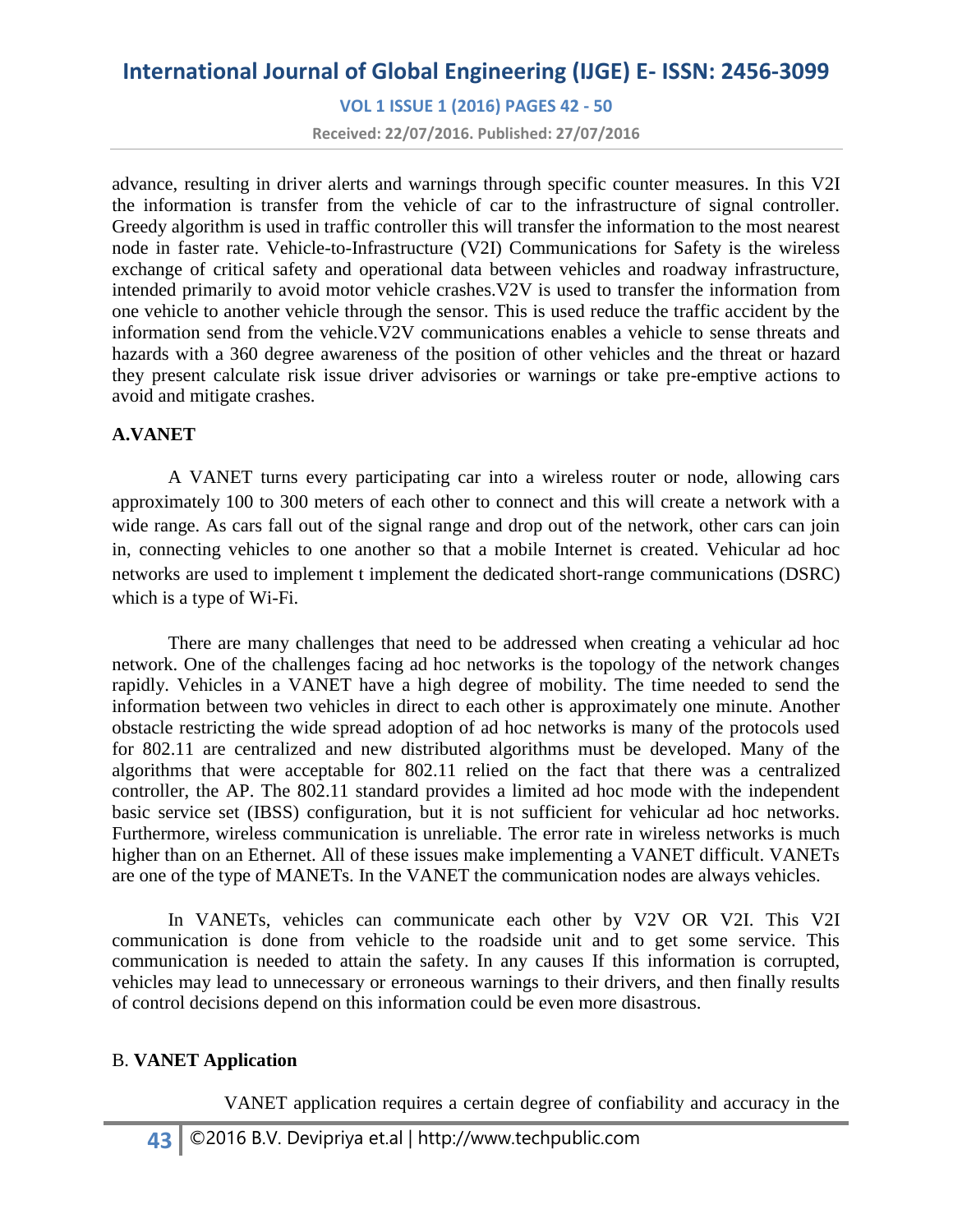**VOL 1 ISSUE 1 (2016) PAGES 42 - 50**

**Received: 22/07/2016. Published: 27/07/2016**

computed positions and/or in the distance estimation between vehicles. Applications in this group are usually Cooperative Driving applications, where vehicles in a VANET exchange messages between them to drive and share the available space on the road cooperatively. In these applications, the vehicles can assume partial control over driving. In most cases, localization errors from 1 to 5 meters are acceptable. speed and position information is transfer to the traffic signal controller using VANET.

Speed of the vehicle is determined by using the speed sensor in the vehicle. Such accurate per vehicle speed and location information can enable further capabilities such as being able to expect the time instance when vehicles will reach the stop line of the intersection. This is in comparison with roadside sensors such as loop detectors that can only detect the presence or absence of vehicles and, at best estimate, the size of vehicle queues. Furthermore, it is cheaper to equip vehicles with wireless devices than to install roadside equipment.

VANET applications can be divided into two major categories. Applications that increase vehicle safety on the roads are called safety applications. Applications that provide value added services, for example, entertainment, are called user applications. Safety applications can decrease significantly the number of road accidents. These accidents could be avoided if a driver were provided with a warning half a second before the moment of collision. There are three major scenarios in which safety applications could be very useful.

• Accidents: Vehicles travel at a high speed on major roads. This gives drivers very little time to react to the vehicle in front of them. If an accident occurs, the approaching vehicles often crash before they can come to a stop. Safety applications could be used to warn cars of an accident that occurred further along the road, thus preventing a pile-up from occurring. A safety application also could be used to provide drivers with early warnings and prevent an accident from happening in the first place.

• Intersections: Driving near and through

intersections is one of the most complex challenges that drivers face because two or more traffic flows intersect, and the possibility of collision is high. The number of accidents would decrease if a safety application warned the driver of an impending collision.

• Road Congestion: Safety applications also could be used to provide drivers with the best routes to their destinations. This would decrease congestion on the road and maintain a smooth flow of traffic, thus increasing the capacity of the roads and preventing traffic jams. It also could have the indirect effect of reducing traffic accidents because drivers would be less frustrated and more inclined to follow traffic regulations.

#### **II. Network Simulator-2**

NS-2 supports several algorithms in routing and queuing. Routing algorithm has two different parts such as LAN routing and broadcasts. Queuing algorithm includes queuing, round robin and FIFO. This queuing algorithm has many advantage like it uses useful tools, supports multiple protocols, detailing the network traffic. NS-2 uses the mobile nodes based on the Xcoordinates. The information are send within this circles with particular threshold the data above this circle will not be considered. All THE NODES WITHIN this node are considered. Each node has particular gain and performance level by about 4 to 20 times, based on the size of the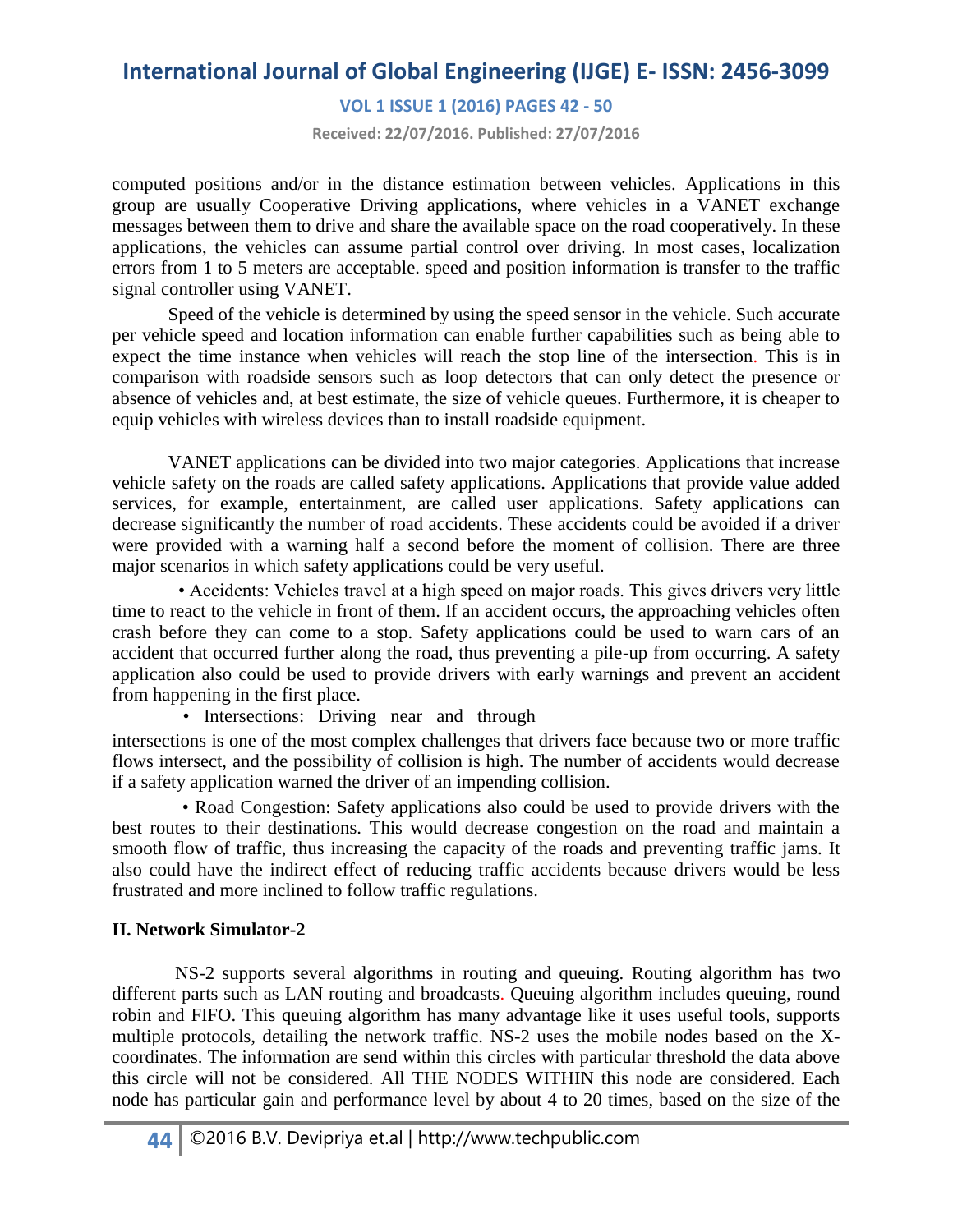**VOL 1 ISSUE 1 (2016) PAGES 42 - 50**

**Received: 22/07/2016. Published: 27/07/2016**

topology. For large topology and large nodes larger the performance will be get.

NS-2 is accessible on numerous platforms such as FreeBSD, Linux, SunOS and Solaris. NS-2 also builds and runs under Windows with Cygwin. Simple scenarios should run on any realistic machine; however, very large scenarios benefit from large amounts of memory and fast CPU's. NS-2, implementing languages NS-2 is basically printed in C++, with an OTcl (Object Tool Command Language) judge as a front-end. It supports a class chain of command in C++, called compiled hierarchy and a alike one within the OTcl interpreter, called judge hierarchy. Some objects are completely implemented in C++, some others in OTcl and some are implemented in both. For them, there is a one-to-one correspondence between classes of the two hierarchies. The simulator can be viewed as doing 2 different things. While on one hand detailed simulations of protocols are required and also need to be able to vary the parameters or configurations and quickly explore the changing scenarios.

For the first case need is a system programming language like  $C_{++}$  that effectively handles bytes, packet headers and implements algorithms efficiently. But for the second case iteration time is more important than the run-time of the part of task. A scripting language like Tcl accomplishes this

#### **III. Adaptive Traffic Control Scheduling Using Greedy Forwarding**

Here, I propose a method to reduce traffic signal control problem to the problem of scheduling jobs on processors, and I propose an algorithm called the greedy forwarding algorithm to transfer the data faster. Fig. 1 shows a typical four-leg intersection with eight traffic movements numbered 1–8. Traffic movements 1 and 2 cannot simultaneously occur. The problem of traffic signal control is reduced by scheduling of jobs on a processor, where a job is a platoon of one or more vehicles.

In this paper single traffic intersection under considered. It is a typical four-leg intersection with eight traffic movement groups represented by the arrows. Each of the legs of the intersection is *L* meters long, and each of the left turning bays is *B* meters long. The numbered arrows show the directions of the various traffic movements. For this type of traffic intersection, describe the system architecture of the VANET-based traffic signal controller. In the single traffic intersection scenario, the traffic signal controller is connected to a wireless receiver that is placed at the intersection. The wireless receiver listens to information being broadcast from the vehicles.

The broadcast medium is the 5.9–5.95-GHz radio spectrum, and the communication standards are defined in the IEEE 802.11p standards. The information consists of speed and position data collected from vehicles. Speed data can be gathered from the vehicle speedometers, and position data can be gathered using GPS receivers fitted to the vehicles. In our implementation, the following data are gathered and encapsulated in data packets that are broadcast over the wireless medium. This is what call the data dissemination phase.

The jobs are subdivided into equal size. Within 100m all the node of the vehicle are called platoon. Nodes are subdivided into equal size platoon. Each jobs are scheduled under oldest job first algorithm basis. Vehicle to infrastructure is done by transferring the data from the car to the signal controller using the transmitter. Car is detected by using the sensor.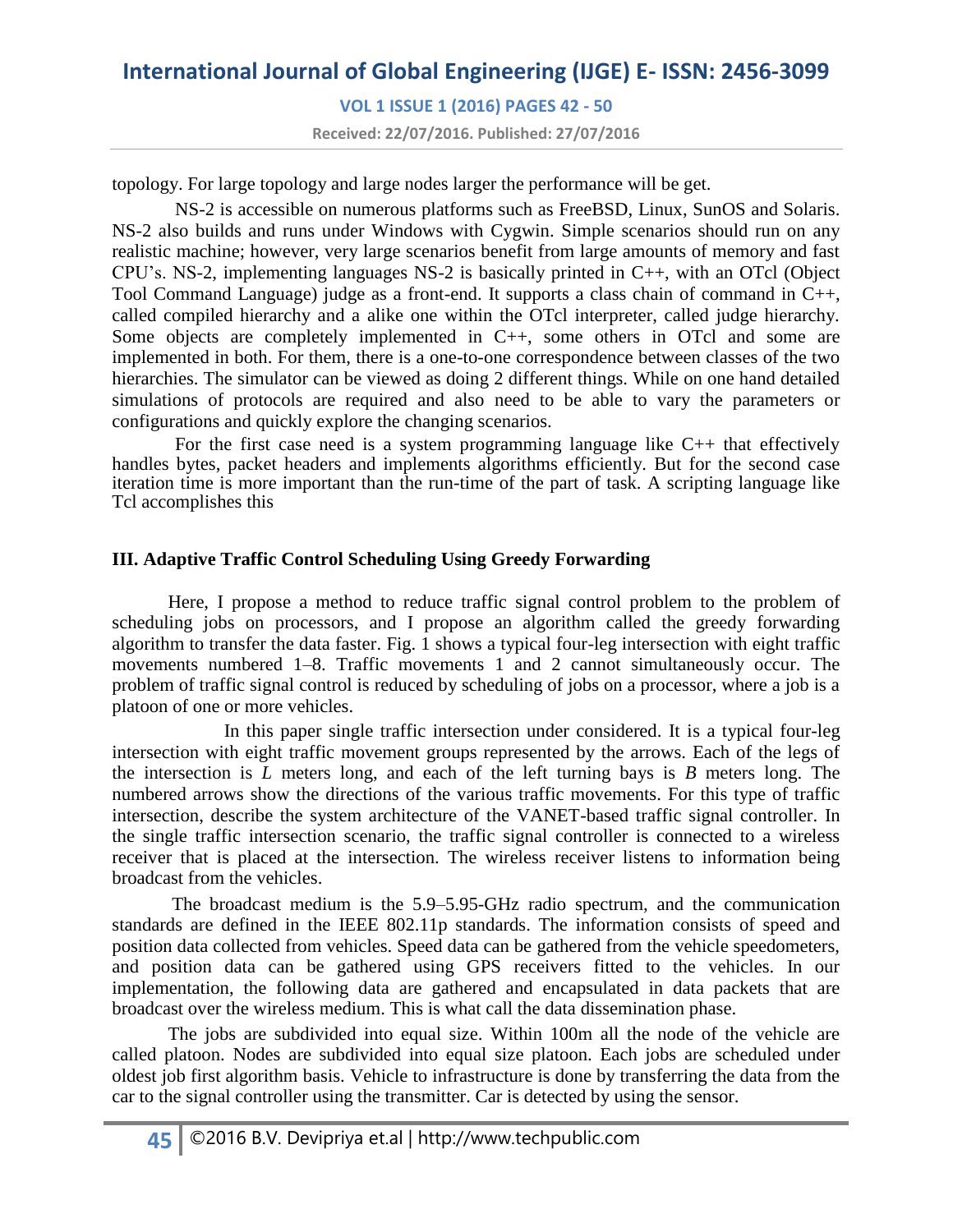**VOL 1 ISSUE 1 (2016) PAGES 42 - 50**

**Received: 22/07/2016. Published: 27/07/2016**

During accident Vehicle to vehicle communication is done by transmitting the data from the car to the roadside sensor platoon and from the platoon the information is passed to another vehicle. This second vehicle will check the information with the platoon. By this checking the fault information is detected. For scheduling in the traffic signal Greedy forwarding is used. This Greedy forwarding algorithm is used to increase the data rate, throughput and decrease the load.

This simulation is done by using NS-2 simulator. NS-2 is an open-source simulation tool operation on Unix-like operating systems.



Fig. 1. VANET-based traffic signal control architecture.

It is a discreet event simulator targeted at networking research and provides important support for simulation of routing, multicast protocols and IP protocols, such as UDP, TCP, RTP and SRM over wired, wireless and satellite networks. It has many advantages that make it a useful tool, such as support for multiple protocols and the capability of graphically detailing network traffic.

• Vehicle ID: Every vehicle is uniquely identified by its Vehicle ID#. In our traffic simulator NS-2, every vehicle is identified by a unique unsigned integer. MAC also used for the same reason

• Location: In NS-2, the location of each vehicle is specified by the LINK NUMBER#, Lane#, and position from a point of reference. The position from a point of reference is a subfield containing  $(x, y)$ , which are floating point quantities. We chose to use the stop line as a point of reference; therefore, the stop line has position (0, 0) for each Link Number# and Lane#. Thus, collectively, these three fields describe vehicle location.

•Speed: Speed of each vehicle is determined by using speedometer sensor. This sensor is already presented in each vehicle.

In practice, it is assumed that each vehicle is equipped with a GPS receiver; therefore, vehicles always know their locations. By this the information is transmitted easily.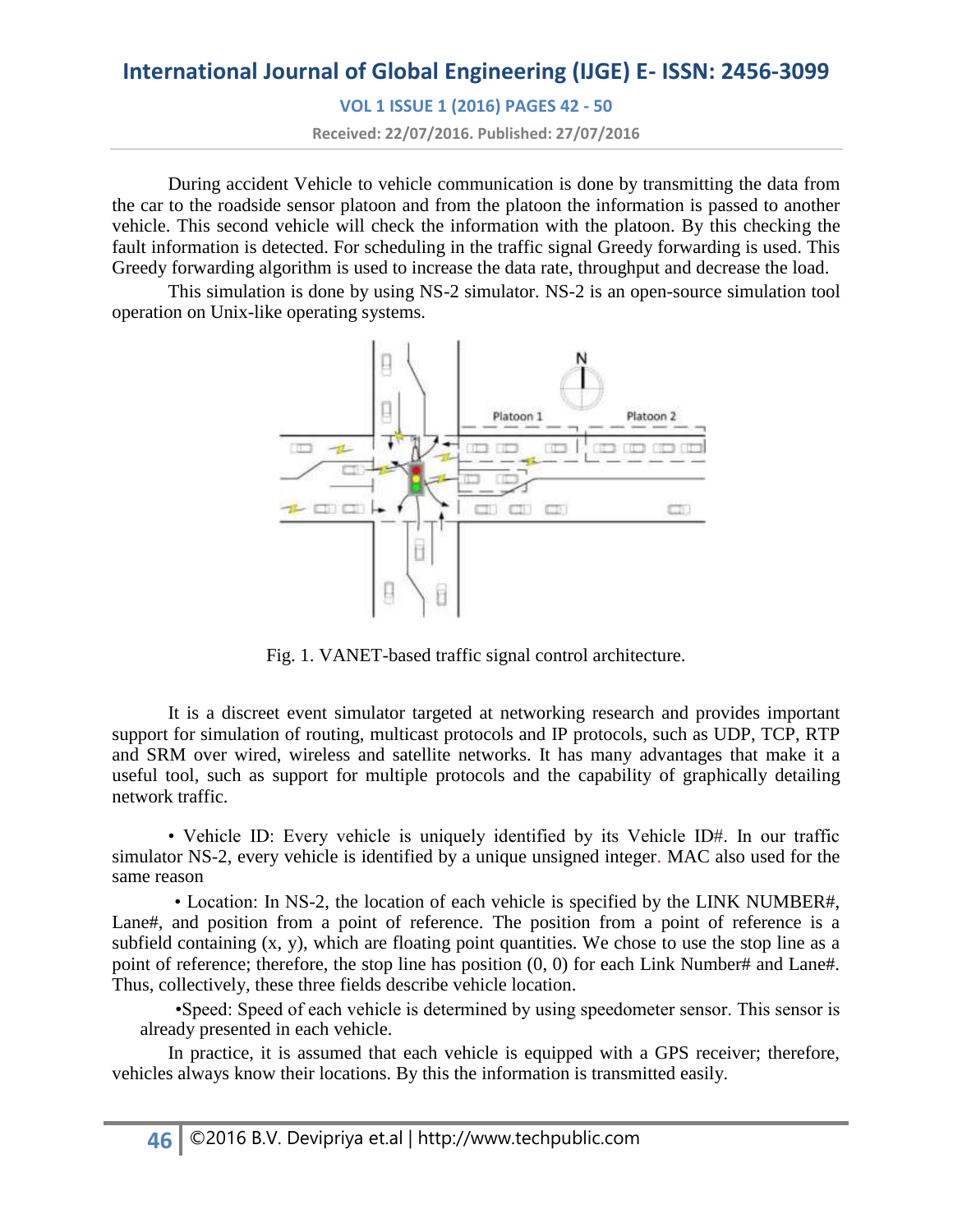**VOL 1 ISSUE 1 (2016) PAGES 42 - 50**

**Received: 22/07/2016. Published: 27/07/2016**

#### IV SIMULATED RESULTS AND DISCUSSION

The performance of Greedy algorithm is compared with the OAF algorithm and optimizing the time, data rate, throughput, load. Based on the information the GREEN signal is automatically adjusted. When there will be a heavy traffic load then the green light is adjusted to increase the timing. When there is no traffic then the green light timing is adjusted to minimize.



Fig. 2.Simulation result for V to I when signal is in GREEN

The green signal is ON so the vehicle starts to move. The RED color near the platoon 1 indicates that some accident is held in that particular place. The platoon 1 stores the road blocks and traffic information which is shown in this simulation



Fig. 3.Simulation result for V to V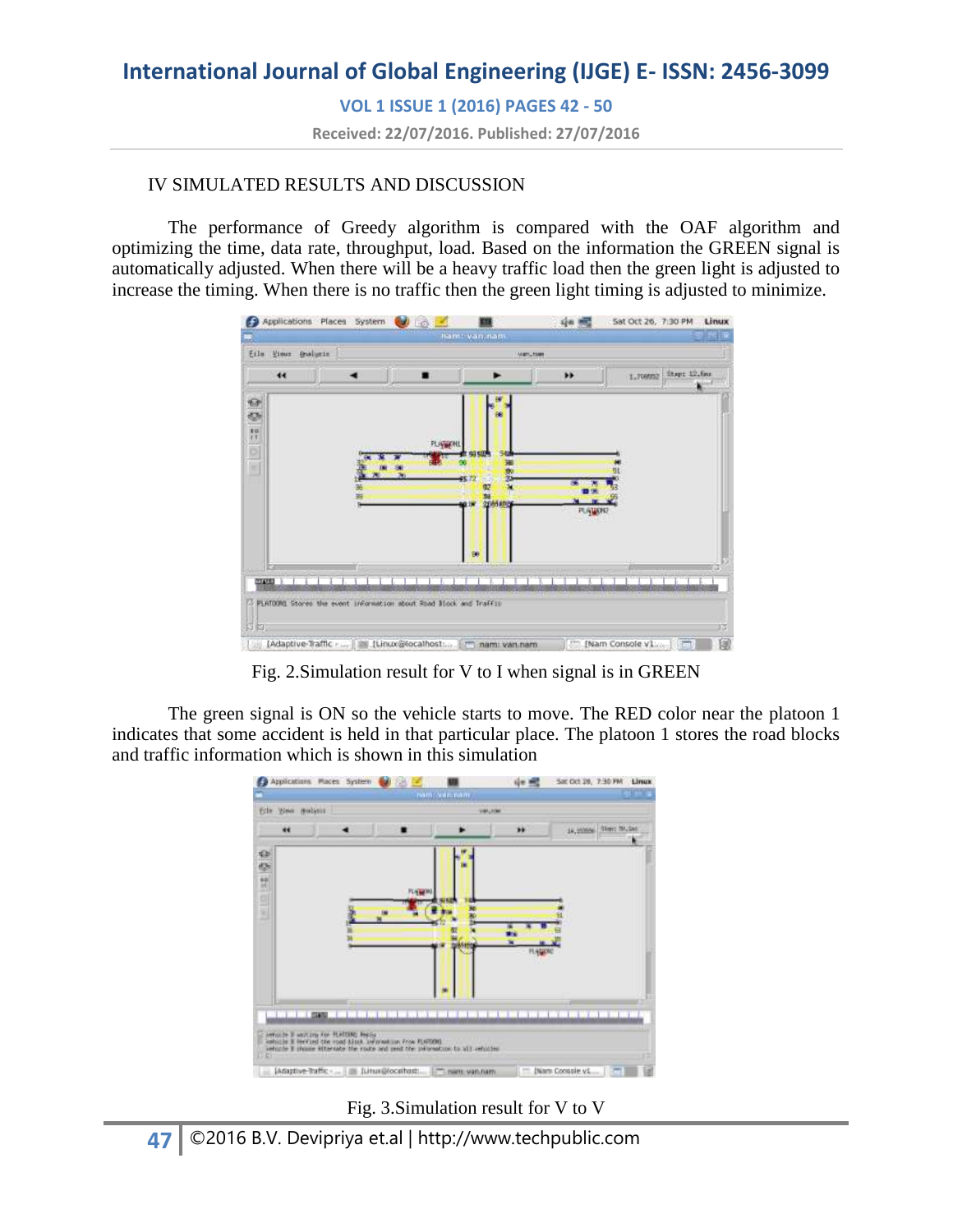**VOL 1 ISSUE 1 (2016) PAGES 42 - 50**

**Received: 22/07/2016. Published: 27/07/2016**

The information of accident is send from platoon 1 to A vehicle. From vehicle A the information is send to B. B verify the road block information from platoon 1 and Waiting for platoon 1 reply. B verified the road block information from platoon 1. B choose alternative route and send the information to all vehicle.



Fig. 4. Comparison of delivery rate output

In this simulation graph greedy algorithm has high Delivery rate when compared to the existing and OAF algorithm. The load which indicates here is the traffic density. Existing method used is platooning algorithm





.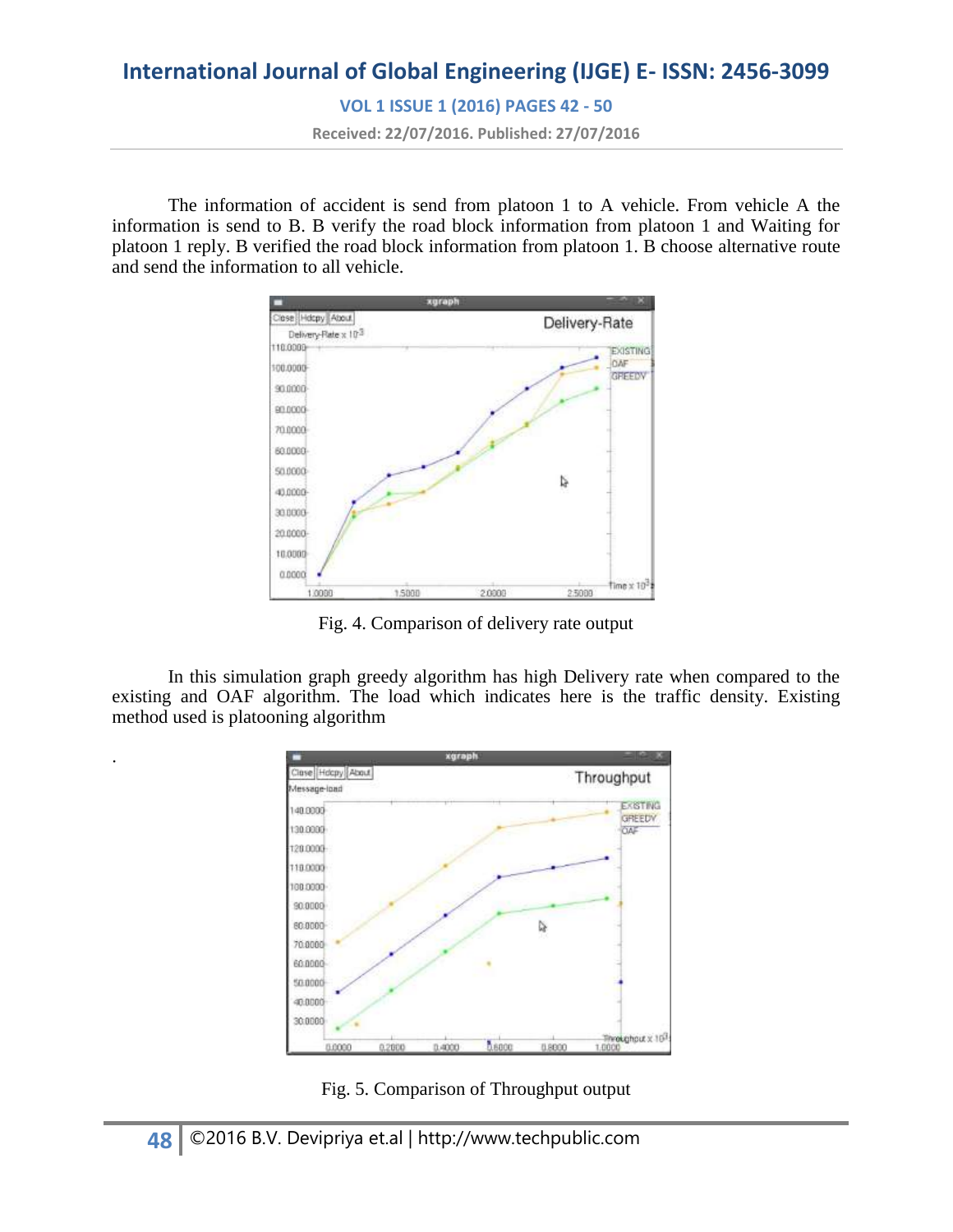**VOL 1 ISSUE 1 (2016) PAGES 42 - 50**

**Received: 22/07/2016. Published: 27/07/2016**

In this simulation graph greedy algorithm has high throughput when compared to the existing and OAF algorithm. The load which indicates here is the traffic density. Existing method used is platooning algorithm.

This simulation is done in NS-2 simulator using C++ coding and OTCL (object tool control language).



Figure 6: Comparison of Load graph output

In this simulation graph greedy algorithm has low load when compared to the existing and OAF algorithm. The load which indicates here is the traffic density. Existing method used is platooning algorithm.

#### V. **Conclusion**

Adaptive traffic management with VANET using Greedy algorithm in V to I is used to increase the throughput, data rate and reduce the load when compared to the platooning algorithm. This greedy forwarding is used to increase the routine in end to end communication. In this OJF algorithm is used to schedule the vehicle. This OJF algorithm is also used to reduce the delay. Experimental results show that the Greedy forwarding algorithm reduces the delays experienced by the vehicles as they pass through the intersection, as compared with the Platooning algorithm methods under light and medium vehicular traffic loads. Damages on the road can also be send from the platoon to vehicle this increase the safety.